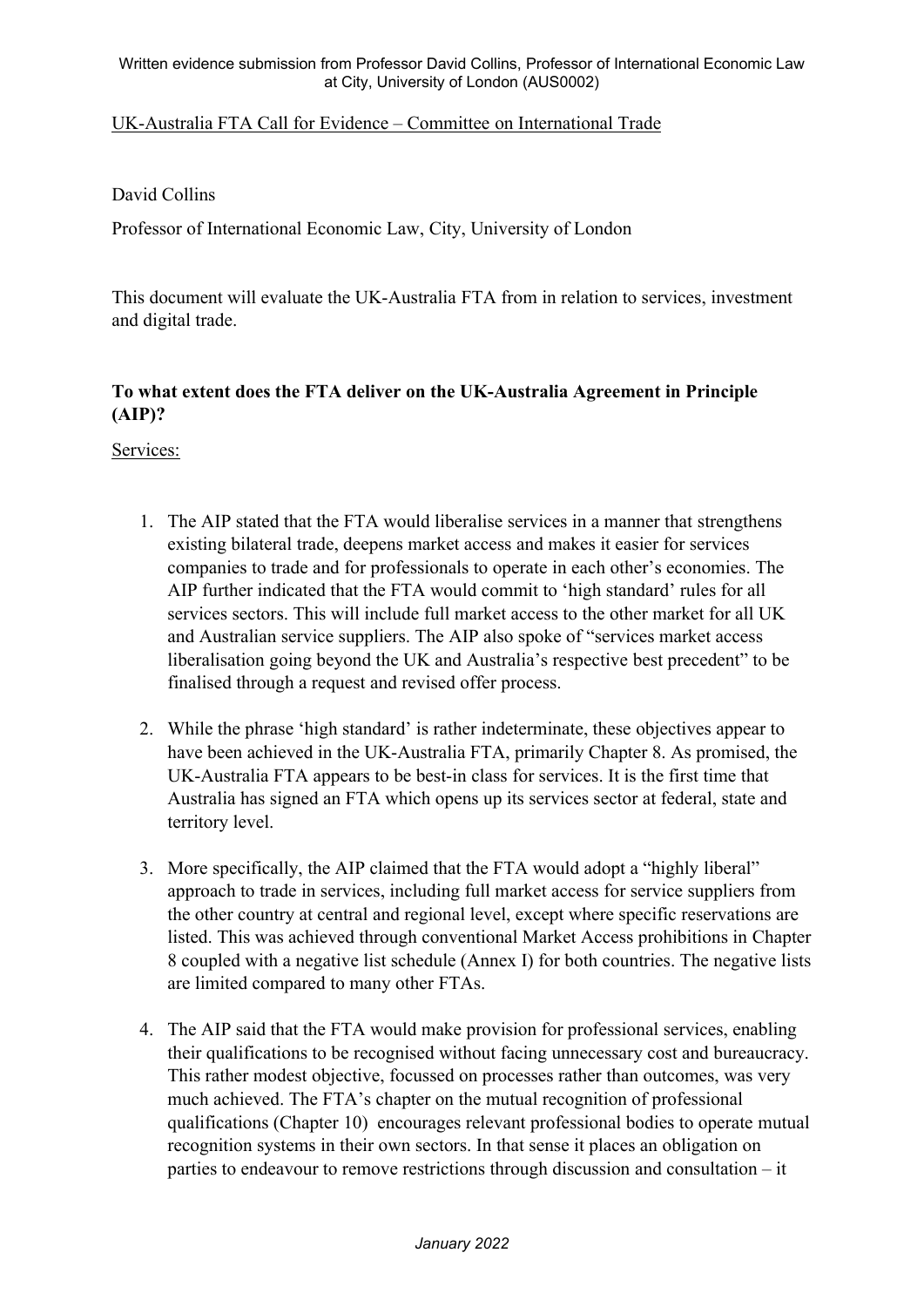does not remove all restrictions on the delivery of professional services. For example, a UK qualified lawyer is not automatically entitled to delivery advice on Australian federal or state-level law.

- 5. On legal services in particular, the AIP stated that the FTA would contain provisions which will both guarantee that UK and Australian lawyers can advise clients and provide arbitration, mediation and conciliation services in the other country's territory using their original qualifications and title. While this might have been construed to grant automatic recognition, it is more likely that the AIP meant there will be a right to home title practise for foreign lawyers. Article 10.7 on Legal Services, itself unusual for an FTA, achieves these objectives. Art 10.7.3 b) in particular provides that a party shall not impose disproportionately complex or burdensome administrative or regulatory conditions on, or for, the supply of legal services.
- 6. The AIP promised that the FTA would contain MFN provisions which ensure that if UK/Australia provide more generous access to their services markets for other countries then these would be available to those from UK/Australian suppliers. There would also supposedly be commitments to impartiality, transparency and responsiveness by Australian and UK authorities, ensuring that requirements, procedures, and technical standards do not constitute unnecessary barriers to trade. The AIP also referred to non-discrimination provisions in services, ensuring that UK/Australia cannot discriminate in favour of its own service suppliers along with coverage of the services disciplines where services are supplied by the presence of a national of UK/Australia in the other country. Each of these objectives is fulfilled through Chapter 8 of the FTA on Services.
- 7. It is notable that Article 8.3.2 on National Treatment, which is framed using conventional FTA language, states that it does not cover better treatment accorded by another sub-central government, meaning better treatment provided to a like service provider from another Australian state. This restriction of NT is not typically found in other FTAs with parties with sub-central governments, for example, Canadian FTAs. There is also an unusual restriction on both NT and MFN contained in a footnote. It states: "for greater certainty, whether treatment is accorded in "like circumstances" under Article 8.3 (NT) or Article 8.4 (MFN) depends on the totality of the circumstances, including whether the relevant treatment distinguishes between services or service suppliers on the basis of legitimate public welfare objectives." While granting this discretion to governments in conjunction with non-discrimination, is uncommon in FTAs, it does not conflict with the AIP's objectives.
- 8. Article 8.6 on Local Presence is also an important feature of this chapter of the FTA, as it prevents parties from requiring a service supplier of the other party to establish or maintain a representative office or any form of enterprise, or to be resident, in its territory as a condition for the cross-border supply of a service. This is crucial to the facilitation of services trade, as specified in the AIP.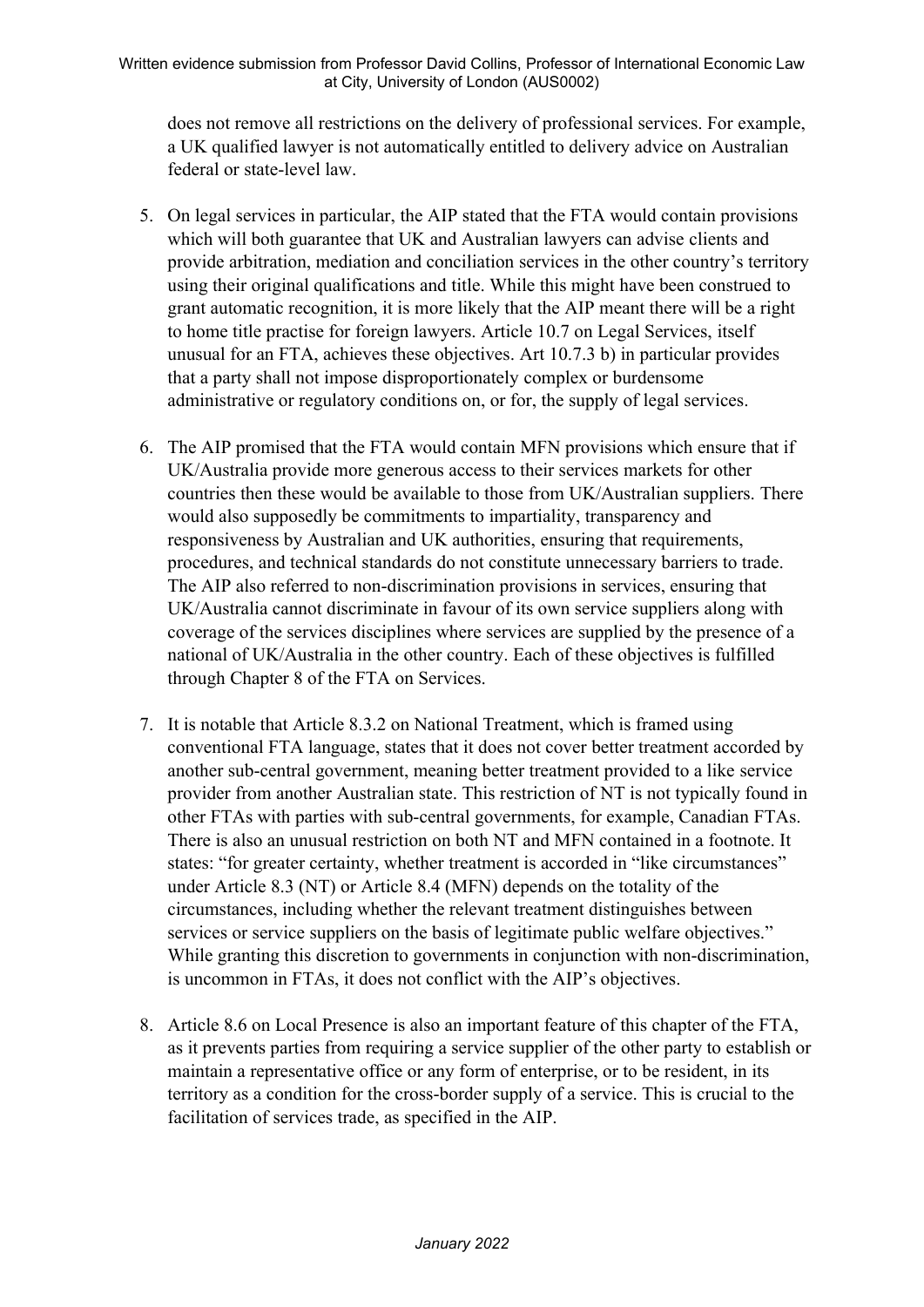#### Mobility

- 9. The AIP indicated that the FTA would contain rules on temporary entry that will encourage people to travel and work in each other's territory, on the basis of reciprocity. Such commitments would include the ability of firms to sponsor visas without first having to prove that a national of the country in question could not be hired to do the job, through the reciprocal removal of economic needs tests. The AIP further said that the parties would provide balanced guarantees that are broadly reciprocal to maintain visa pathways for service suppliers for a substantial number of sectors. The AIP promised moreover that the FTA would include a wider range of side initiatives in conjunction with the FTA encompassing broader demographics than Business Mobility. This would enable the UK and Australia to make Youth Mobility Schemes available to nationals no older than 35 for a total stay of up to 3 years, without having to undertake specified work including regional work, for example on a farm. Finally, in line with each country's respective immigration system, the FTA would purportedly contain material that would allow parties to further explore opportunities to enhance the ability for citizens to live, work and travel in each country.
- 10. True to the AIP's word, on mobility, the UK-Australia FTA achieves the above objectives in their entirety. In particular, the FTA establishes that executives located in one nation can relocate to the other's territory for up to four years, double the period previously allowed. Executives may also bring their spouses and children with them – a right not found in most FTAs. There is also a separate agreement that individuals under the age of 35 may live and work in each other's territories for up to three years.

#### Investment

- 11. The AIP stated that Australia and the UK would commit in the FTA to investment commitments covering all investment, portfolio and FDI along with ambitious market access commitments. This was achieved, as promised, in FTA Chapter 13 on Investment which incorporates a very wide definition of investment in Article 13.1, as keeping with modern investment agreements.
- 12. The AIP further specified that the FTA would grant investors 'fair treatment' and protection from expropriation of assets. All of these provisions may be found in the text of the FTA using language found in modern FTA practice, such as in the CPTPP. It is noteworthy that the inapplicability of Fair and Equitable Treatment to the removal of subsidies, found in many modern FTAs like the CPTPP, also appears. These protections are expressly to be interpreted according to Customary International Law, which is further defined in an Annex to the FTA – this is itself a highly innovative and welcomed feature uncommon to most FTAs in that it should provide more clarity.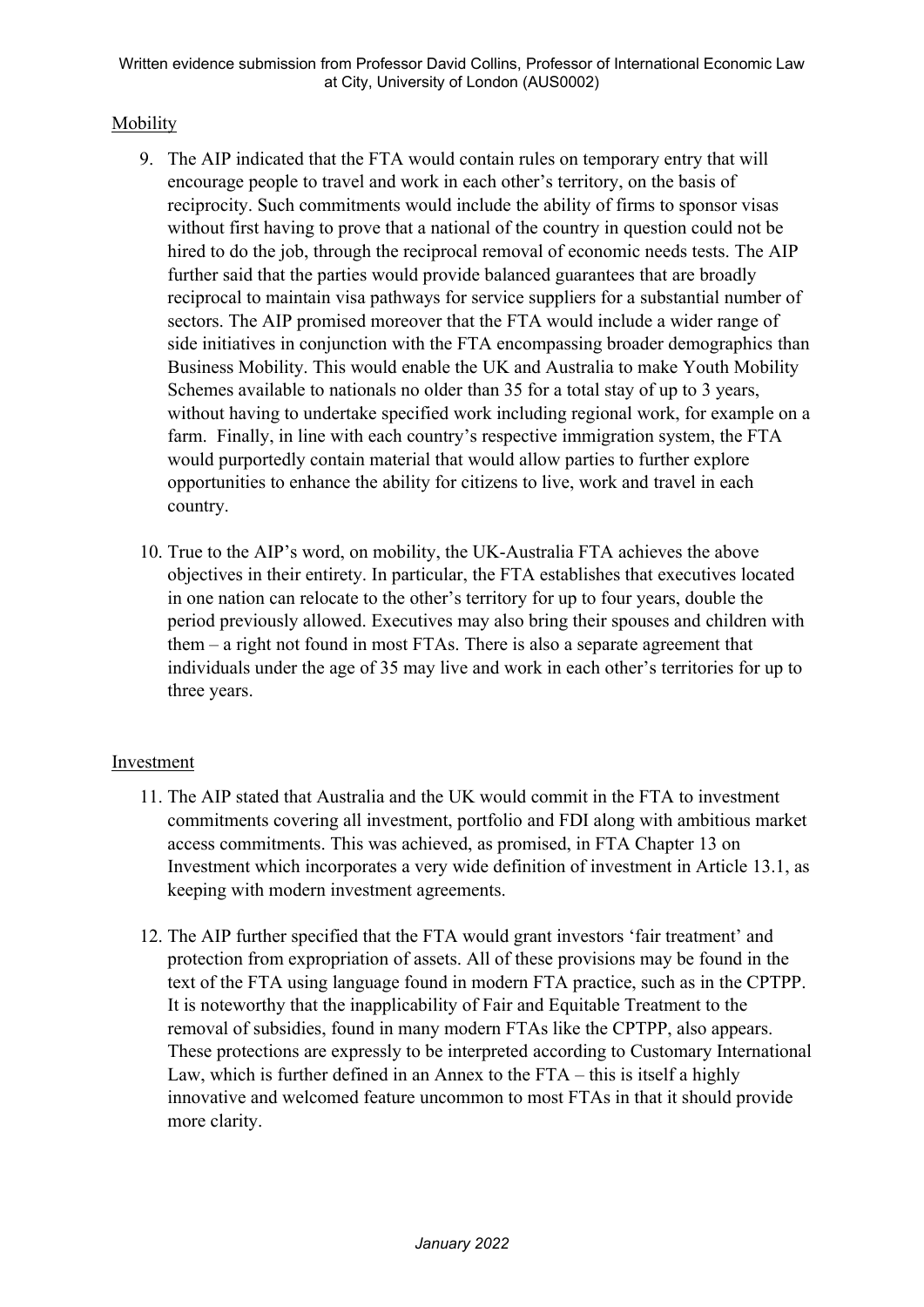- 13. The AIP stated that the FTA would preserve parties "right to regulate in the public interest," now a common feature of investment chapters in FTAs. This entitlement can be found in Art Article 13.17 which states "nothing in this Chapter shall be construed to prevent a Party from adopting, maintaining, or enforcing any measure otherwise consistent with this Chapter that it considers appropriate to ensure that investment activity in its territory is undertaken in a manner sensitive to environmental, health, or other regulatory objectives." This is among the wider such provisions contained in recent FTAs, affording a good deal of policy space to the UK and Australia in relation to public policy, particularly since it is framed in self-judging language.
- 14. The AIP clarified that the FTA would not include an Investor-State Dispute Settlement (ISDS) mechanism. The FTA fulfils this objective as ISDS is missing. As ISDS is also absent from the UK-EU Trade and Cooperation Agreement (TCA) it now appears as though ISDS will not feature in the UK's future trade agreements (although it is noteworthy that it is contained in the CPTPP).
- 15. The FTA would also apparently include higher investment screening thresholds for UK investors in Australia, meaning fewer UK investments are subject to review by the Foreign Investment Review Board (FIRB). The screening thresholds can be found in the Annexes to the FTA containing Australia and the UK's respective schedules (Annex I). The specified thresholds for Australia as issued by the FIRB are indeed equal to or higher than that specified for all countries, including those with which Australia has FTAs. Furthermore, the thresholds specified in the Annex are to be indexed annually on 1 January, presumably meaning adjusted upwards to account for inflation.
- 16. The AIP stated that the FTA would contain market access obligations for investment, prohibiting certain quantitative restrictions on investment at the central and regional level, except where specific reservations are noted in a schedule across the whole economy, using the "negative listing" approaches. This objective was fulfilled in the FTA with the negative listed sectors for which restrictions would remain found in Annex I. These restrictions are relatively minor compared to many other FTAs.
- 17. There would supposedly be a new commitment in the FTA prohibiting all residency and nationality requirements for senior managers and boards of directors, with precise application to take account of the outcome of Australia's consultations, which aim to narrow the policy space required as far as possible. This is found in Article 13.12 with limits set out in Annex I. For example, Australia still requires that at least one director of a private company must be resident in Australia. Such restrictions are not uncommon.
- 18. The FTA was promised to contain MFN provisions covering investment. An MFN provision can indeed be found in Article 13.6, covering all stages of investment. It excludes application to ISDS, a feature now common in modern FTAs. There is also a National Treatment obligation in Article 13.5, fulfilling the AIP's promise to prevent discrimination based on nationality. There is an interesting limitation on the NT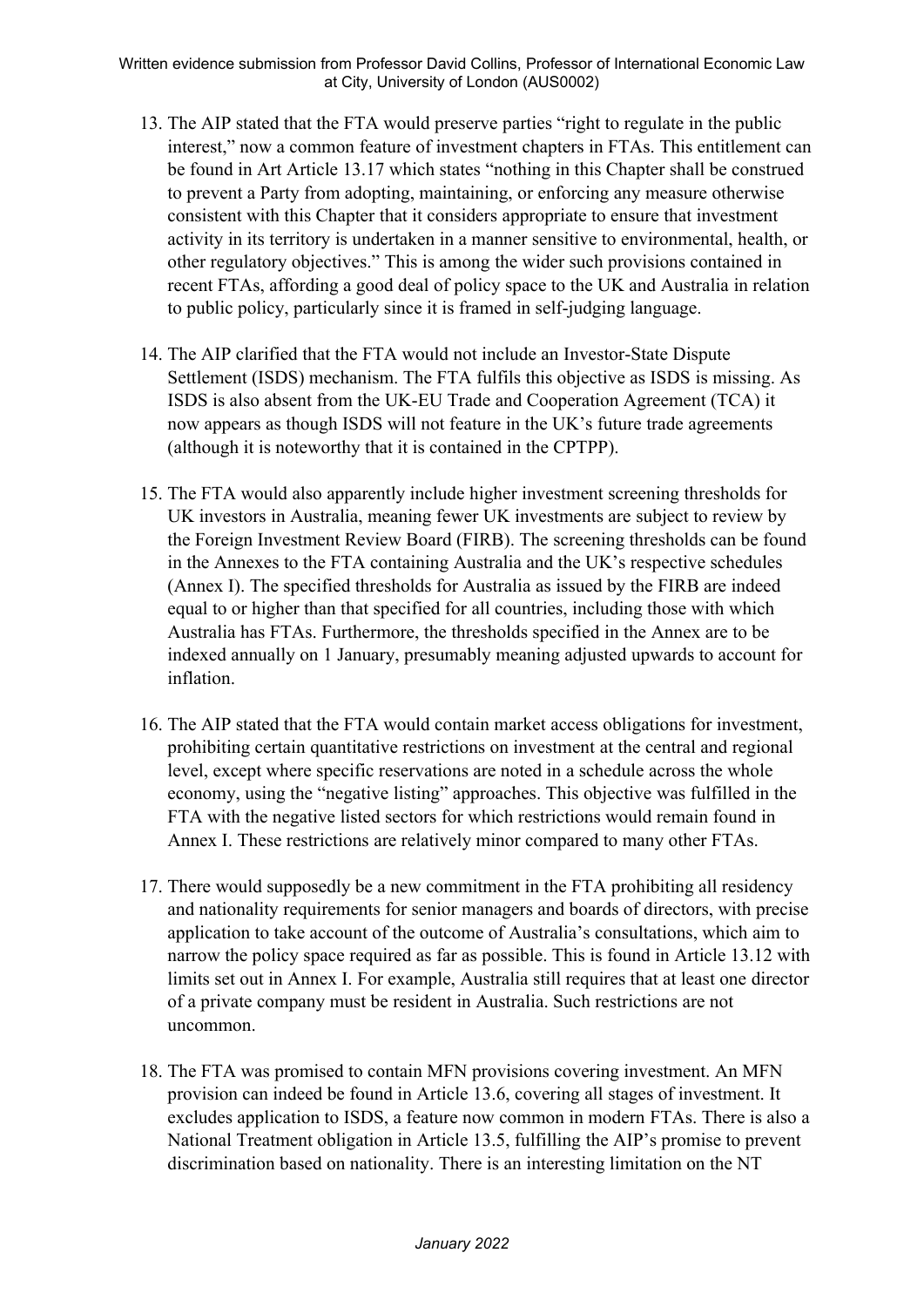obligation relating to sub-central governments: NT does not apply in relation to better treatment offered by another sub-central government (i.e. better treatment in a different Australian state).

- 19. The AIP stated that the FTA would contain a new provision confirming that economic sanctions are not impacted by the commitment to allow free transfers of funds by investors. This sensible and timely rule can be found in Article 13.6.
- 20. There would purportedly be a prohibition of performance requirements with a further commitment to consult on the inclusion of additional such prohibitions such as headquarters localisation requirements, mandatory levels of research and development, export restrictions, and local hiring requirements. All of these commitments were realized in the text of the FTA, as promised. These are among the most detailed such performance requirements seen in any modern FTA. They also prohibit the tying of an investment incentive to trade distorting performance requirements, although investment incentives linked to other kinds of performance are expressly permitted by Article 13.11.3, a highly progressive development for an FTA.

## Digital trade

- 21. The AIP promised that the UK-Australia FTA would contain ambitious commitments on digital trade. This would include strong rules on data flows and the prohibition of unjustifiable data localisation requirements. It would also include provisions to ensure the recognition of electronic contracts and signatures and legal frameworks on electronic transactions that facilitate ecommerce. Commitments in the FTA's digital trade chapter would purportedly include a commitment to open digital markets by not imposing customs duties on electronic transactions. All of this was achieved in the FTA in Chapter 14 on Digital Trade.
- 22. The AIP said that there would also be a commitment to reducing barriers to digital trade by addressing restrictive practices such as requirements for paper-based trade administration documents and a commitment to accept electronic contracts, except in specific circumstances. The AIP indicated that the FTA would include commitments to provide a safe trading environment for both consumers and businesses, through new and innovative ways to establish protections online, including improved enforcement and compliance provisions that support online consumer protection, personal information protection, and discourage spam. There would also be novel commitments to cooperate in the development of a Digital Identities framework and to help users identify themselves online. There would be associated rules on ways of improving the accessibility of publicly available, anonymised government information. Again, all of this can be found in the text of the FTA. It is noteworthy that the material on Digital Identities in particular is innovative, having not appeared in any of the UK's previous FTAs, nor in the CPTPP, often seen as the gold-standard.
- 23. There would also be provisions to protect innovation by preventing the forced tech transfer of Source Code and Encryption Keys, subject to legitimate scrutiny by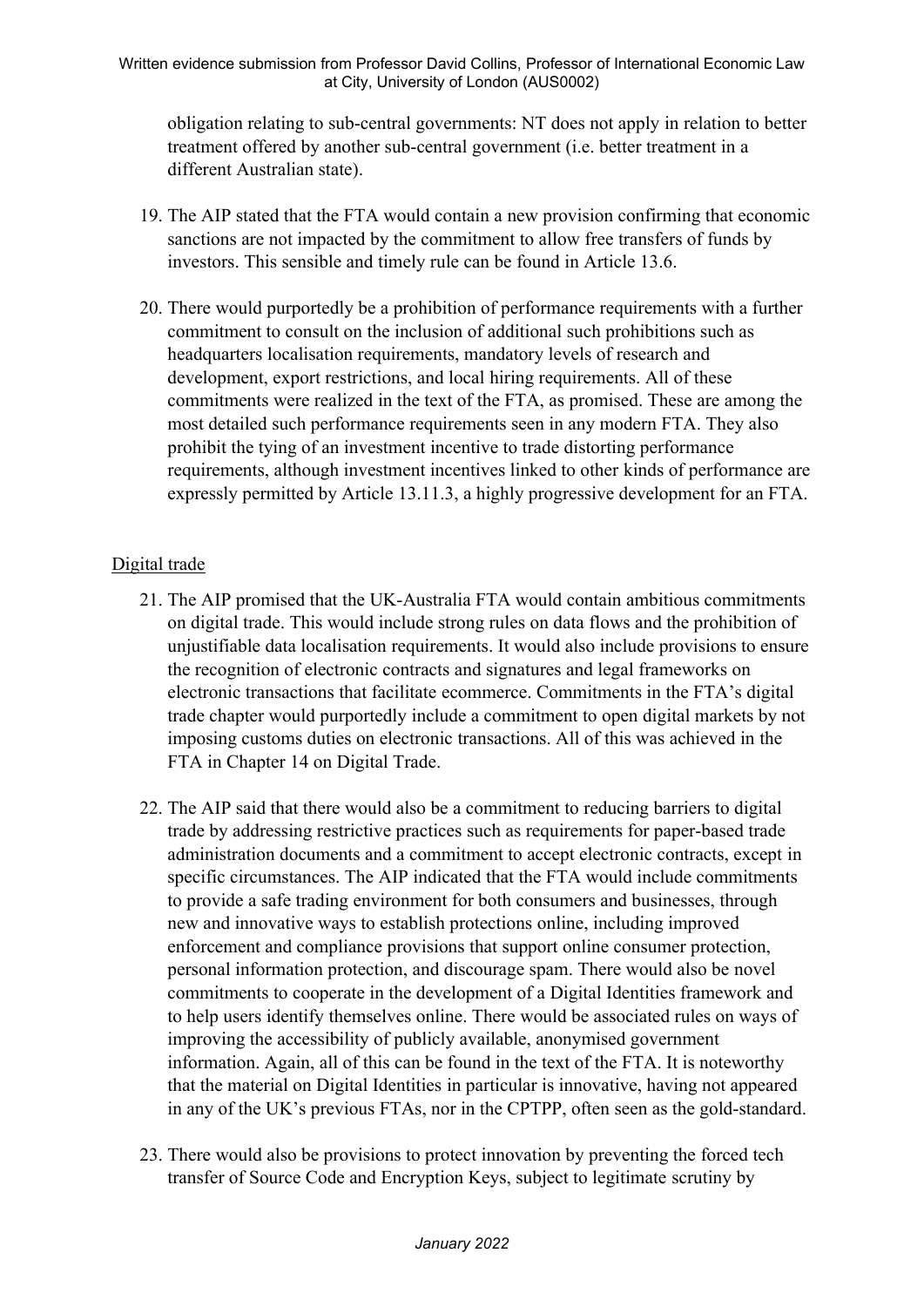appropriate authorities. True to form, this appears in the text of the FTA's Digital Trade Chapter.

- 24. Crucially the AIP also claimed that the FTA would "ensure world-leading standards for personal data protection and for legitimate public policy objectives." For the most part this was attained through Art 14.12 which requires parties to adopt a legal framework that protects of the personal information of the users of digital trade. While this is to be done by reference to international standards, it is not clear that there is an obligation that such standards will be 'world leading' because the EU's GDPR regime, as well as that of other countries such as China, has very strong personal data protection rules that arguably exceed that of the global community. It is encouraging that the UK has not committed expressly to the GDPR. Its data policy aligns it more closely with Australia and the CPTPP which, generally speaking, adopts a less proscriptive approach to data protection with a view to liberalizing digital trade.
- 25. The AIP promised that there would be commitments in the FTA to support ongoing cooperation on important digital trade issues, including data innovation and emerging technologies, as well as collaboration to improve opportunities for RegTech enterprises. The FTA would also facilitate the building of capabilities and cooperation on evolving cybersecurity threats. This material is found in both FTA Chapter 14 on Digital Trade and Chapter 20 on Innovation – indeed RegTech is specifically mentioned in Art 14.21.1 g).
- 26. The digital trade component of the UK-Australia FTA is quite strong and as such fully delivers on the objectives and the AIP. It goes further than existing precedent contained in UK-Japan CEPA, for example.

# **What lessons and inferences for other current and future negotiations can be drawn from how the Government approached and what it secured in, the FTA with Australia?**

- 27. Negotiating with countries that have a federal structure with sub-central governments poses unique challenges in trade negotiations. This is especially the case with services which tend to be more heavily regulated than goods and which tend to have regionspecific disciplines. Legal services are a good example. The UK should keep this in mind when negotiating revisions to the UK-Canada FTA, rolled-over from the EU-Canada CETA.
- 28. Furthermore, the relative success of UK-Australia FTA has shown that it is essential that there is further cooperation between regulatory bodies to advance cross-border provision of services. Again for legal services, an area often over-looked in FTA negotiation, this will involve engagement with bodies such as Bar Associations and Law Societies.
- 29. The non-inclusion of ISDS in the investment chapter makes sense with a country such as Australia with strong rule of law and independent judiciary, as with the UK-Japan